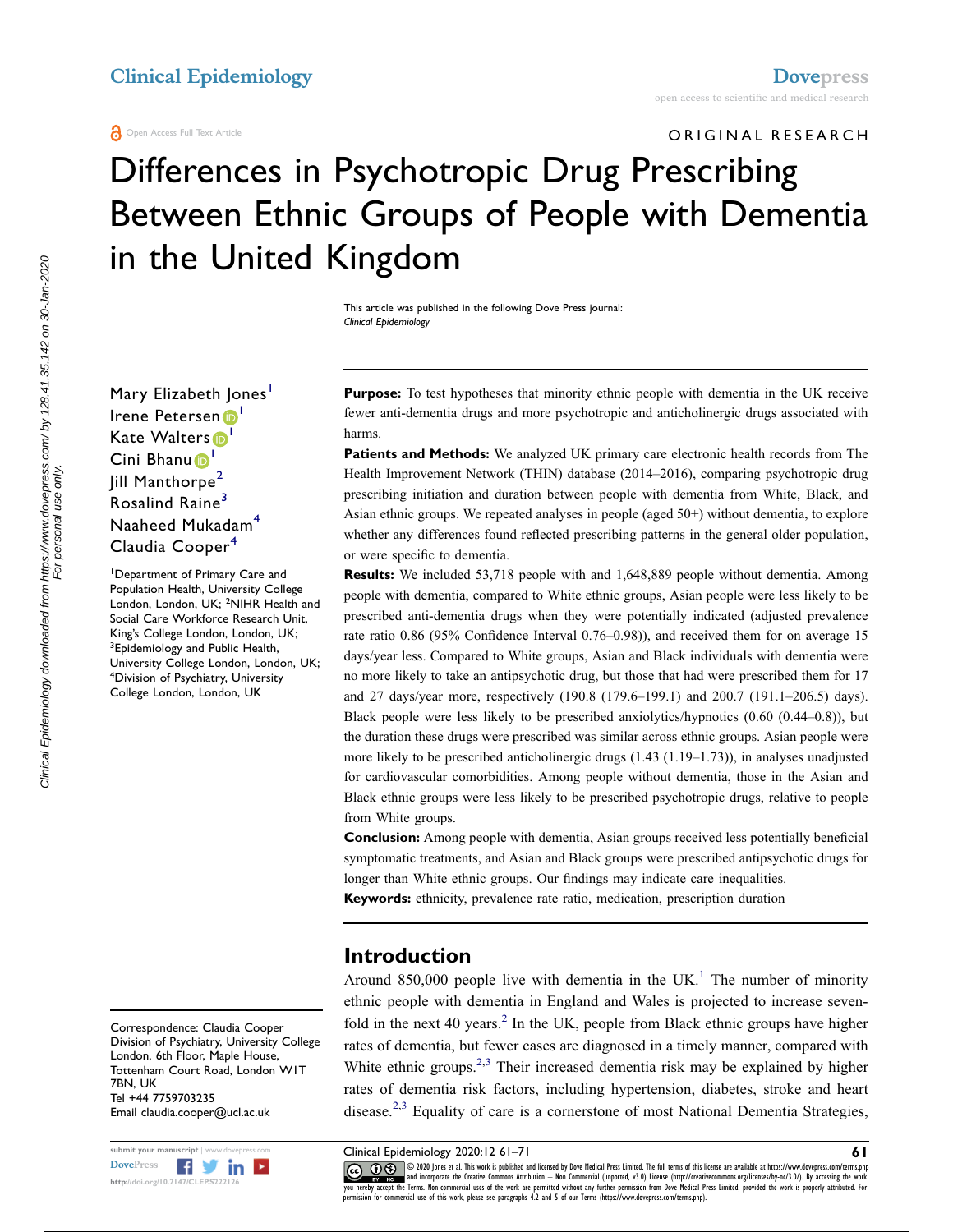<span id="page-1-0"></span>including those of the  $UK<sub>1</sub><sup>4</sup>$  $UK<sub>1</sub><sup>4</sup>$  $UK<sub>1</sub><sup>4</sup>$  but there are concerns that current dementia services may not be culturally competent.<sup>[2](#page-9-1)</sup>

<span id="page-1-1"></span>We investigated whether there are inequalities between the UK's ethnic groups in the likelihood of receiving good quality mental healthcare after a dementia diagnosis. Previous studies have found inequalities in the treatment of common mental disorders in the UK.<sup>5[,6](#page-9-5)</sup> People with dementia from minority ethnic groups appear to present later to services, when symptoms are more severe. In a USA study, people from African American ethnic groups were less likely to receive anti-dementia medication than those from non-Hispanic White ethnic groups; minority ethnic people are also under-represented in dementia drug trials.[7](#page-9-6) Large studies in Australia and the USA have concluded that minority ethnic groups access anti-dementia treatments later<sup>8</sup> or are more likely to discontinue.<sup>9</sup>

<span id="page-1-4"></span><span id="page-1-3"></span><span id="page-1-2"></span>We defined good quality mental healthcare as: access to cholinesterase inhibitors or memantine (anti-dementia drugs) to treat dementia symptoms where they are indicated; low antipsychotic, hypnotic, and anxiolytic medication use, due to the associated risks of cognitive decline, falls, cerebrovascular events and death; $10$  and low use of anticholinergic drugs, which are associated with worse cognition and quality of life.[11](#page-9-10) The Choosing Wisely recommendations and other guidelines advocate limiting initiation and duration of antipsychotic prescribing for behavioural and psychological symptoms of dementia (BPSD) as far as possible.<sup>[12](#page-9-11)</sup>

<span id="page-1-6"></span><span id="page-1-5"></span>We tested our hypothesis that people with dementia from Black and Asian ethnic groups are less likely to receive good quality mental healthcare as defined above, compared with the White majority population. We compared these results to rates of psychotropic drug prescriptions in older people (aged 50+) without dementia, by ethnic group, to explore whether any differences reflected prescribing in the general older population, or were specific to dementia.

#### Methods

#### Data

<span id="page-1-7"></span>We used primary care electronic health records from The Health Improvement Network (THIN) database, which is broadly representative of the UK population.<sup>13</sup> At time of data collection, this contained data from 744 contributing general practices and 15.6 million patients. During routine primary care consultations, General Practitioners (GPs) record patients' medical conditions, symptoms and

<span id="page-1-9"></span><span id="page-1-8"></span>diagnoses using the Read hierarchical classification system[.14](#page-9-13) Around 90% of UK, NHS contacts and almost all first contacts for symptoms are in general practice.<sup>15</sup> Information about drug prescriptions is automatically entered. THIN also captures demographic information, including sex, year of birth, and Townsend score, a measure of social deprivation based on the patient's postcode and information from the 2011 UK census[.16](#page-9-15)

<span id="page-1-10"></span>The National Health Service (NHS) South-East Multi-Centre Research Ethics Committee approved the use of THIN for scientific research in 2003. The IQVIA World Publications Scientific Review Committee granted scientific approval for this study in March 2017 (reference 17THIN019).

#### Study Population

<span id="page-1-11"></span>We included individuals aged 50–105 years contributing data to THIN between 1 January 2014 and 31 December 2016. Patients with dementia were defined by a Read code indicating dementia or an anti-dementia drug prescription (prescribed only for dementia), as in previous THIN dementia studies.<sup>3,[17](#page-9-16)</sup> We carried out a retrospective cohort study; the cohort was dynamic, with individuals entering and leaving the study at different times. For the dementia cohort, we included people who had a dementia diagnosis for the whole or part of the study period. Individuals were followed from the latest of: 1 January 2014, their  $50<sup>th</sup>$  birthday, date of registration with the practice, when the practice met standard criteria for Acceptable Mortality Reporting (AMR) and Acceptable Computer Usage  $(ACU)$ ,  $^{18,19}$  $^{18,19}$  $^{18,19}$  or the first indication of dementia or an anti-dementia drug prescription. The end date was defined as the earliest of: patient's death, their  $105<sup>th</sup>$  birthday, patient leaving the practice, practice leaving THIN or 31 December 2016. We excluded patients with less than 6 months of follow-up. For the non-dementia cohort, individuals were followed from the latest of: 1 January 2014, their  $50<sup>th</sup>$  birthday, date of registration with the practice, when the practice met standard criteria for AMR and ACU[.18](#page-9-17)[,19](#page-9-18) The end date was defined as the earliest of: patient's death, their  $105<sup>th</sup>$  birthday, patient leaving the practice, practice leaving THIN or 31 December 2016. We excluded patients with less than 6 months of follow-up or with any indication of dementia since registration.

#### <span id="page-1-12"></span>Outcome and Risk Factor Measurements

We identified patients that received a prescription for an anticholinergic, antipsychotic, or anxiolytic or hypnotic drug, or for an anti-dementia drug for those in the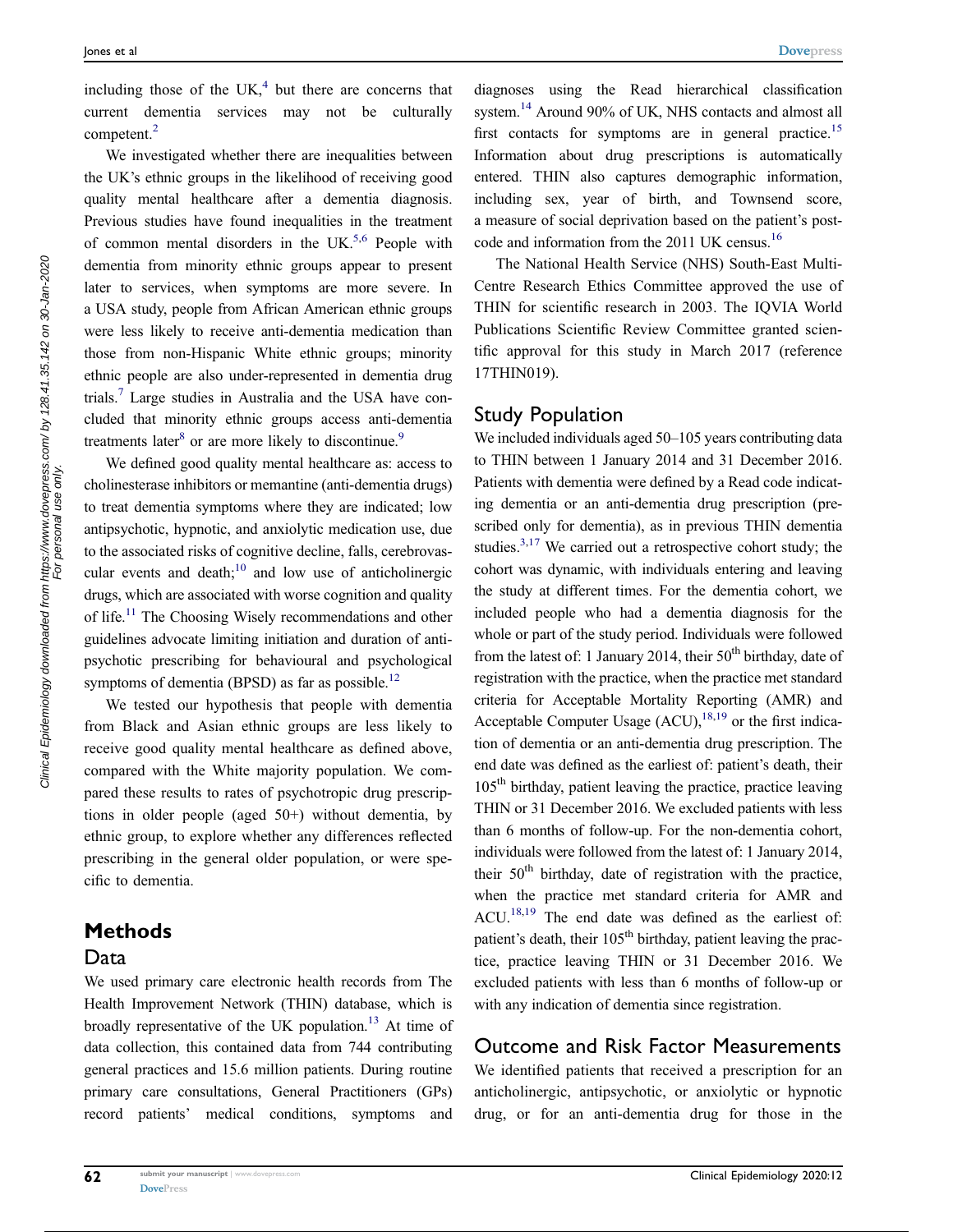<span id="page-2-0"></span>dementia cohort. We identified drugs in these categories using the British National Formulary, except for anticholinergic drugs. Receipt of an anticholinergic drug was defined as receiving a prescription for a drug with definite anticholinergic burden, as listed in previous work,<sup>[20](#page-9-19)</sup> two or more times in a calendar year. We excluded one-off prescriptions, as these are less likely to result in harm and in many cases, these would have been prescribed but not taken, as most drugs with definite anticholinergic burden are not prescribed as single prescriptions. We excluded patients with a dementia diagnosis that contraindicated anti-dementia drugs (vascular or frontotemporal dementia) from anti-dementia drug analyses.

GPs record information about ethnicity in patient records, based on self-report. Ethnicity was grouped into White (British or other white background), Asian (Indian, Pakistani, Bangladeshi, or other Asian background), Black (African, Caribbean, or other black background), and mixed/other ethnic groups (mixed, Chinese, Arab), based on the Office for National Statistics (ONS) classification and a previous THIN study.<sup>[3](#page-9-2)</sup> Individuals from mixed/other ethnic groups were excluded due to small numbers  $(<0.10\%$  of the cohort). Covariates included age, sex, and Townsend score (in quintiles, with quintile 1 being least deprived). Age was analyzed in 10-year categories; the last category was 90–105 years due to small numbers of individuals aged over 100. The Prescribing Index indicates the number of British National Formulary chapters from which patients received prescriptions (excluding vaccines and anesthetic drugs, and for this study excluding anti-dementia drugs). It is a valid measure for comorbidity. $^{21}$  $^{21}$  $^{21}$  The Prescribing Index was used in describing the cohorts but not as a covariate, as this would have adjusted for the drug categories that were used as the outcome measure.

#### <span id="page-2-1"></span>Analyses

We analyzed data using Stata version 15.1 (Stata Corp, College Station, Texas). For the period 2014–2016, we estimated overall prescribing prevalence of anti-dementia, anticholinergic, antipsychotic, and anxiolytic and hypnotic drugs in patients with dementia; and of anticholinergic, antipsychotic, and anxiolytic and hypnotic drugs in the non-dementia cohort. We used multivariable Poisson regression to investigate the association of ethnicity with these outcomes, adjusting for 10-year age bands, sex, and Townsend score. GP practice was fitted as a random effect in the models to account for variation in individual

practices. Prevalence rate ratios were calculated for each outcome in the dementia and non-dementia cohorts. Interactions between age and sex, sex and ethnicity, and age and ethnicity were explored and none were found.

For the dementia cohort, we defined duration of all prescription episodes during the study period for the antidementia, antipsychotic, and anxiolytic and hypnotic drug categories. Duration was not estimated for anticholinergic drugs due to the heterogeneity of this drug category. For each drug category, a prescription episode was defined as the time from a prescription during the study period and any subsequent prescriptions that were prescribed in less time than the 80% inter-arrival density, or the time required for 80% of patients to receive their next prescription. The 80% inter-arrival density was calculated using the waiting time distribution.<sup>22</sup> Patients could have multiple prescription episodes during the study period for each drug category. The sum of time from all of a patient's prescription episodes for a drug category was estimated, and for each ethnicity, a proportion was calculated of the time on a prescription (in days) over total follow-up time (in years).

<span id="page-2-4"></span><span id="page-2-3"></span><span id="page-2-2"></span>We conducted complete case analyses ([Supplementary](https://www.dovepress.com/get_supplementary_file.php?f=222126.docx) [Tables 3](https://www.dovepress.com/get_supplementary_file.php?f=222126.docx) and [4\)](https://www.dovepress.com/get_supplementary_file.php?f=222126.docx) and with missing ethnicity and Townsend data imputed using multiple imputation by chained equations. Compared to complete case analysis, multiple imputation can provide unbiased and statistically more powerful results by using information from individuals with incomplete data. $^{23}$  $^{23}$  $^{23}$  This approach operates under the missing at random assumption, $24$  which cannot be ascertained from the observed data alone. To increase the plausibility of this assumption, a range of auxiliary variables was included in the imputation model that may predict missing values of ethnicity or the likelihood of ethnicity being recorded, as in a previous THIN study.<sup>[3](#page-9-2)</sup> After 50 cycles of the chained equations, 50 imputed data sets were created. Each imputed data set was analyzed identically, and results combined using Rubin's rules.[25,](#page-9-24)[26](#page-9-25) While we report results from both complete case and multiple imputation analyses, we consider our primary results to be those from the multiple imputation analyses.

#### <span id="page-2-5"></span>**Results**

#### Characteristics of the Sample

We included 53,718 individuals aged 50 to 105 in our dementia cohort. Ethnicity was recorded in 53.1% of the dementia cohort; those without an ethnicity record had characteristics most similar to individuals with a recorded

63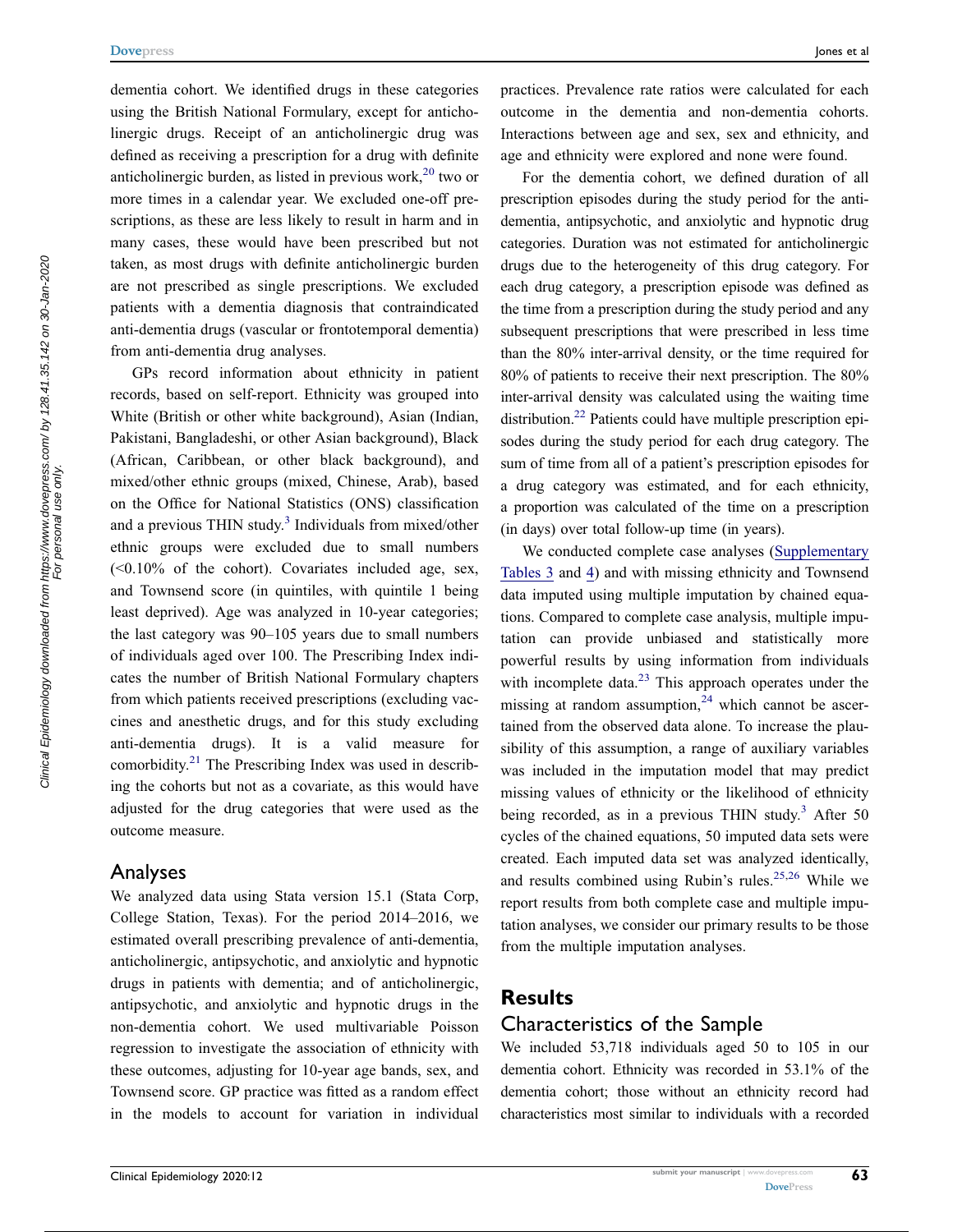White ethnicity ([Supplementary Table 1](https://www.dovepress.com/get_supplementary_file.php?f=222126.docx)). We included incident and prevalent cases of dementia and reported the imputed patient characteristics ([Table 1\)](#page-3-0). Of the dementia cohort, 96.6% of individuals were classified as being from a White ethnic group, 2.2% from an Asian and 1.2% from a Black ethnic group. Among the dementia cohort, less than 0.1% had a frontotemporal dementia diagnosis, while 1.0% had a mixed dementia diagnosis, 18.1% had a vascular dementia diagnosis, 19.3% had an Alzheimer's diagnosis, 1.4% dementia with Parkinson's disease or Lewy Body dementia, 0.5% alcohol-related dementia, 1.0% had another specified dementia diagnosis, and 58.7% of patients had an

<span id="page-3-0"></span>Table I Participant Characteristics of Cohort of Patients with Dementia, Total and by Each Ethnicity. As Ethnicity and Townsend Score of Social Deprivation Were Imputed and Sample Sizes Should Not Be Reported for Imputed Data, Only Percentages are Reported for Characteristics of Each Ethnicity and for Townsend Score

| Characteristic                | Number (%)          | $\%$                | %                   | $\%$               |
|-------------------------------|---------------------|---------------------|---------------------|--------------------|
| <b>Ethnicity</b>              | All                 | White               | Asian               | <b>Black</b>       |
| Patients                      | 53,718              | 96.6%               | 2.2%                | 1.2%               |
| Sex                           |                     |                     |                     |                    |
| Male                          | 19,405 (36.1%)      | 35.9%               | 44.0%               | 40.0%              |
| Age (years)                   |                     |                     |                     |                    |
| Mean (95% CI)                 | 81.7 (81.6-81.8)    | $81.8(81.7 - 81.9)$ | 79.1 (78.4-79.8)    | 77.5 (76.5-78.4)   |
| Median (IQR)                  | 82.7 (76.6-87.8)    |                     |                     |                    |
| Female age: median (IQR)      | 84.3 (78.5-88.8)    |                     |                     |                    |
| Male age: median (IQR)        | 80.5 (74.5-85.5)    |                     |                     |                    |
| Age Category                  |                     |                     |                     |                    |
| $50 - 59$                     | 1346 (2.5%)         | 2.4%                | 3.5%                | 7.2%               |
| $60 - 69$                     | 4118 (7.7%)         | 7.5%                | 10.9%               | 11.3%              |
| $70 - 79$                     | 14,344 (26.7%)      | 26.3%               | 36.7%               | 39.9%              |
| $80 - 89$                     | 25,216 (46.9%)      | 47.2%               | 40.0%               | 34.9%              |
| $90+$                         | 8694 (16.2%)        | 16.5%               | 9.0%                | 6.6%               |
| Calendar Year                 |                     |                     |                     |                    |
| 2014                          | 40,620 (75.6%)      | 75.7%               | 71.9%               | 75.2%              |
| 2015                          | 43,531 (81.0%)      | 81.1%               | 80.6%               | 79.4%              |
| 2016                          | 32,989 (61.4%)      | 61.4%               | 62.7%               | 62.3%              |
| Townsend Quintile             |                     |                     |                     |                    |
| I (least deprived)            | 22.2%               | 22.4%               | 16.8%               | 12.2%              |
| 2                             | 24.0%               | 24.2%               | 21.2%               | 12.8%              |
| 3                             | 21.7%               | 21.6%               | 22.2%               | 21.2%              |
| 4                             | 19.3%               | 19.0%               | 26.7%               | 26.9%              |
| 5 (most deprived)             | 12.9%               | 12.7%               | 13.1%               | 26.8%              |
| Follow-Up Time (years)        |                     |                     |                     |                    |
| Mean (95% CI)                 | $1.71(1.70 - 1.72)$ | $1.71(1.70 - 1.72)$ | $1.66$ (1.60-1.73)  | $1.72$ (1.63-1.81) |
| Prescribing Index             | 8.56 (8.53-8.58)    | $8.56(8.53 - 8.58)$ | $8.99(8.81 - 9.18)$ | 8.17 (7.87-8.47)   |
| Diagnosis                     |                     |                     |                     |                    |
| Alzheimer's disease           | 10,363 (19.3%)      | 19.3%               | 17.4%               | 19.9%              |
| Mixed dementia                | 553 (1.0%)          | 1.0%                | 1.1%                | 0.9%               |
| Vascular dementia             | 9731 (18.1%)        | 18.0%               | 22.6%               | 16.7%              |
| Parkinson's/Lewy body disease | 723 (1.4%)          | 1.3%                | 1.5%                | 0.8%               |
| Alcohol-related dementia      | 275 (0.5%)          | 0.5%                | 0.5%                | 0.5%               |
| Other specified dementia      | 526 (1.0%)          | 1.0%                | 0.9%                | 1.0%               |
| Frontotemporal dementia       | $10$ (<0.1%)        | n/a                 | n/a                 | n/a                |
| Unspecified dementia          | 31,520 (58.7%)      | 58.7%               | 56.0%               | 60.1%              |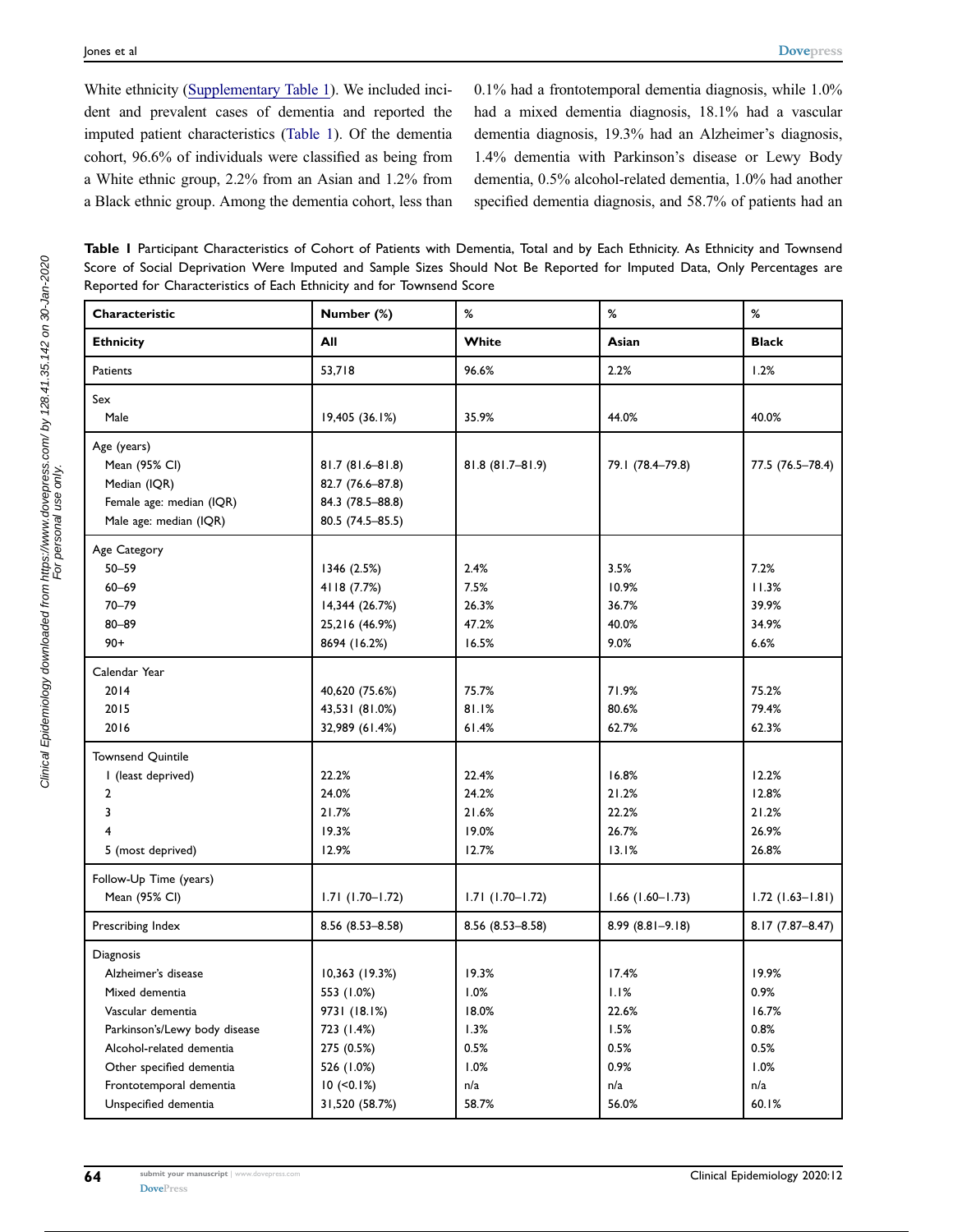unspecified diagnosis ([Table 1](#page-3-0)). The prevalence of vascular dementia was nearly 6% higher in Asian patients than Black patients; the prevalence of the other diagnoses did not vary by more than 3% between ethnicities. The diagnosis prevalence for frontotemporal dementia was too low to report by ethnicity. We included 1,648,889 people in the non-dementia cohort with imputed ethnicity and Townsend score, of whom 95.1% were classified as being from a White ethnic group, 3.3% from an Asian, and 1.6% from a Black ethnic group. These were individuals who had no indicators of dementia diagnosis during or prior to the study period ([Supplementary Table 2\)](https://www.dovepress.com/get_supplementary_file.php?f=222126.docx).

# Comparing Anti-Dementia Drugs in Dementia Cohort

Among individuals with a dementia diagnosis that did not contraindicate anti-dementia drug prescribing, individuals in the Asian ethnic group were less likely to be prescribed an anti-dementia drug during the study period compared to those in the White ethnic group [adjusted prevalence rate ratio (PRR) 0.86 (95% CI 0.76–0.98)]. Among patients who received an anti-dementia drug during the follow-up period, those in the Asian ethnic group were treated for, on average 15 days less a year than those from the White ethnic group [258 (95% CI 255.6–260.4) compared with 273 days (95% CI 272.7–273.8) per year, respectively]. Neither the likelihood nor duration of prescribing of these drugs differed significantly between Black and White ethnic groups [\(Tables 2](#page-5-0) and [3\)](#page-6-0). When we restricted our analysis to people with any recorded diagnosis of Alzheimer's disease, mixed dementia, a dementia diagnosis with Parkinson's disease or Lewy Body dementia (n=11,859), PRR estimates were similar but differences were no longer significant in anti-dementia drug prescribing between White (PRR=1) and Asian [adjusted PRR=0.88 (95% CI 0.70–1.10)] ethnic groups, due to the smaller sample size and wider confidence intervals.

# Comparing Antipsychotic Drugs in Dementia Cohort

There was no significant difference in the likelihood of people with dementia from White, Black or Asian ethnic groups receiving an antipsychotic drug prescription during the follow-up period ([Table 2](#page-5-0)). Patients with a dementia diagnosis in the Black and Asian ethnic groups who received an antipsychotic drug were treated for significantly longer, on average 27 days and 17 days more

per year than people in the White ethnic group [200.7 (191.1–206.5), 190.8 (179.6–199.1) and 173.8 (172.2– 175.3) respectively] [\(Table 3\)](#page-6-0).

# Comparing Anxiolytic/Hypnotics in Dementia Cohort

Individuals in the Black ethnic group with dementia were less likely to be prescribed anxiolytics or hypnotics than those in the White ethnic group [adjusted PRR 0.60 (95% CI 0.44–0.80)]. The likelihood of being prescribed these drugs did not differ significantly between Asian and White ethnic groups. The duration for which these drugs were prescribed did not differ significantly between the ethnic groups studied ([Table 3](#page-6-0)).

# Comparing Anticholinergics in Dementia **Cohort**

People with dementia in the Asian ethnic group were more likely to be prescribed two or more drugs with an anticholinergic burden in a year than those in the White ethnic group [adjusted PRR of 1.43 (95% CI 1.19–1.73)], while the likelihood of being prescribed two or more of these drugs did not differ significantly between Black and White ethnic groups. The most common anticholinergic drugs prescribed to people with dementia in the Asian and White ethnic groups were risperidone, furosemide, and atenolol; and in the Black group were risperidone, venlafaxine, and furosemide.

# Comparing Psychotropics in People Without Dementia

Among older individuals (aged 50+) without dementia, those in the Asian and Black ethnic groups were less likely to be prescribed drugs from anticholinergic, antipsychotic and anxiolytic/hypnotic drug categories, compared to individuals in the White ethnic group [\(Table 4](#page-7-0)). For the Black ethnic group, this difference was not significant for antipsychotic drugs in the complete case analysis.

# **Discussion**

Individuals with dementia in the Asian ethnic group were prescribed anti-dementia drugs less, and for less time, compared with other ethnic groups. They were also more likely to be prescribed two or more anticholinergic drugs in a year compared with the White ethnic group. People from Black ethnic groups with dementia were less likely to be initiated on hypnotic and anxiolytic drugs, but took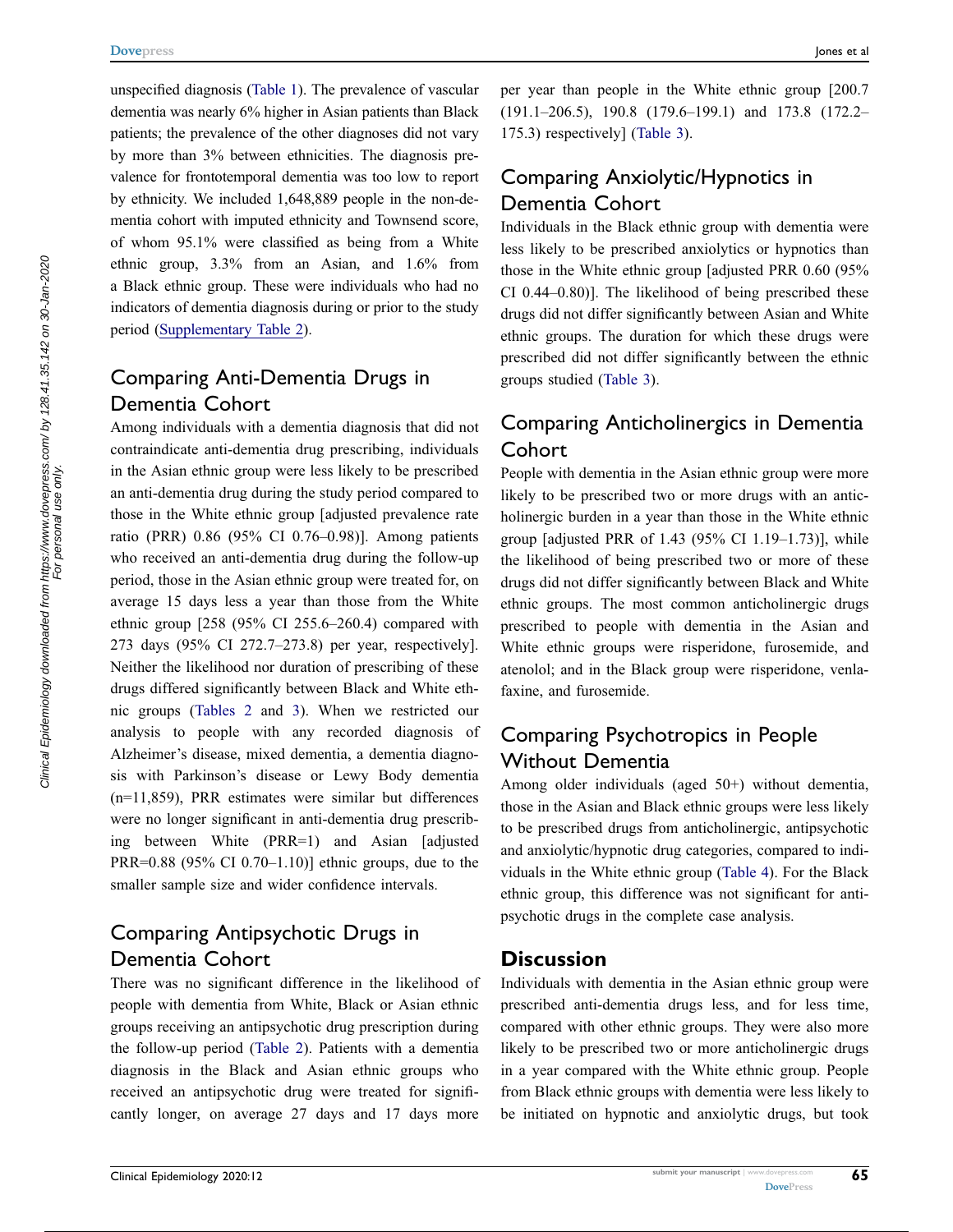<span id="page-5-0"></span>Table 2 Prevalence Rate Ratio and 95% Confidence Interval (CI) for Each of the Four Prescribing Outcomes in the Dementia Cohort (n=53,718). Results are Shown for Unadjusted<br>Models and Models Adjusted for the Characterics L Table 2 Prevalence Rate Ratio and 95% Confidence Interval (CI) for Each of the Four Prescribing Outcomes in the Dementia Cohort (n=53,718). Results are Shown for Unadjusted Models and Models Adjusted for the Characteristics Listed

|                      |              |                                                      | Models and Models Adusted tor the Unaracteristics Listed |                  |                    |                        |                |                     |                      |                       |                 |                      |
|----------------------|--------------|------------------------------------------------------|----------------------------------------------------------|------------------|--------------------|------------------------|----------------|---------------------|----------------------|-----------------------|-----------------|----------------------|
|                      | $(n=43,786)$ | Anti-Dementia Drugs, Not Contraindicated             |                                                          | Anticholinergics |                    |                        | Antipsychotics |                     |                      | Anxiolytics/Hypnotics |                 |                      |
|                      | % Prescribed | Unadjusted                                           | Adjusted                                                 | % Prescribed     | Unadjusted         | Adjusted               | % Prescribed   | Unadjusted          | Adjusted             | % Prescribed          | Unadjusted      | Adjusted             |
| White<br>Ethnicity   | 48.1%        |                                                      |                                                          | 12.6%            |                    |                        | 21.5%          |                     |                      | 27.3%                 |                 |                      |
| Asian                | 37.6%        | $0.88$ $(0.78 - 1.01)$                               | $0.86(0.76 - 0.98)$                                      | 18.3%            | $1.48(1.23 - 1.8)$ | 1.43 (1.19-1.73)       | 19.0%          | $0.95(0.79 - 1.14)$ | $0.96(0.79 - 1.15)$  | 25.3%                 | $(0.86 - 1.17)$ | $(0.86 - 1.18)$      |
| <b>Black</b>         | 39.9%        | $(60.1 - 62.0)$ £60                                  | $0.91 (0.78 - 1.07)$                                     | 11.5%            | $0.9(0.65 - 1.26)$ | $0.86$ $(0.62 - 1.2)$  | 17.6%          | $0.95(0.72 - 1.27)$ | $0.97(0.73 - 1.29)$  | 15.0%                 | $0.6(0.44-0.8)$ | $0.6(0.44-0.8)$      |
| Sex                  |              |                                                      |                                                          |                  |                    |                        |                |                     |                      |                       |                 |                      |
| Female               |              |                                                      | $0.94(0.92 - 0.97)$                                      |                  |                    | $1.09(1.04 - 1.15)$    |                |                     | $0.95(0.92 - 0.99)$  |                       |                 | $0.99(0.95 - 1.02)$  |
| Age                  |              |                                                      |                                                          |                  |                    |                        |                |                     |                      |                       |                 |                      |
| $50 - 59$            |              |                                                      | $0.67(0.61 - 0.75)$                                      |                  |                    | $0.83(0.71 - 0.98)$    |                |                     | $0.98(0.86 - 1.12)$  |                       |                 | 0.98 (0.87-1.09)     |
| $60 - 69$            |              |                                                      | $0.8(0.75 - 0.84)$                                       |                  |                    | $1.03(0.94 - 1.12)$    |                |                     | $1.02 (0.95 - 1.1)$  |                       |                 | $1.1 - 86(0, 40)$    |
| $70 - 79$            |              |                                                      |                                                          |                  |                    |                        |                |                     |                      |                       |                 |                      |
| $80 - 89$            |              |                                                      | $0.94(0.91 - 0.97)$                                      |                  |                    | $0.84(0.8-0.89)$       |                |                     | $1.01 (0.96 - 1.05)$ |                       |                 | $0.99(0.95 - 1.03)$  |
| $90 - 105$           |              |                                                      | $0.65(0.62 - 0.68)$                                      |                  |                    | $0.7(0.64 - 0.76)$     |                |                     | $1.18(1.11-1.25)$    |                       |                 | $1.08(1.02 - 1.13)$  |
| Townsend             |              |                                                      |                                                          |                  |                    |                        |                |                     |                      |                       |                 |                      |
|                      |              |                                                      |                                                          |                  |                    |                        |                |                     |                      |                       |                 |                      |
| $\mathbf{\tilde{c}}$ |              |                                                      | $0.95(0.91 - 0.99)$                                      |                  |                    | $(0.93 - 1.08)$        |                |                     | $1.01 (0.95 - 1.08)$ |                       |                 | $(60.1 - 698)$ (0.93 |
|                      |              |                                                      | $0.94(0.9 - 0.99)$                                       |                  |                    | $(601 - 660)$ 10.1     |                |                     | $1.05(0.99 - 1.11)$  |                       |                 | $(0.95 - 1.06)$      |
|                      |              |                                                      | $0.94(0.9 - 0.98)$                                       |                  |                    | $1.06$ $(0.98 - 1.15)$ |                |                     | $0.97(0.91 - 1.03)$  |                       |                 | $1.01 (0.96 - 1.07)$ |
|                      |              |                                                      | $0.89(0.84 - 0.94)$                                      |                  |                    | $1.01 (0.93 - 1.11)$   |                |                     | 0.99 (0.92-1.06)     |                       |                 | $1.01(0.94 - 1.07)$  |
|                      |              | Note: Statistically significant results are in bold. |                                                          |                  |                    |                        |                |                     |                      |                       |                 |                      |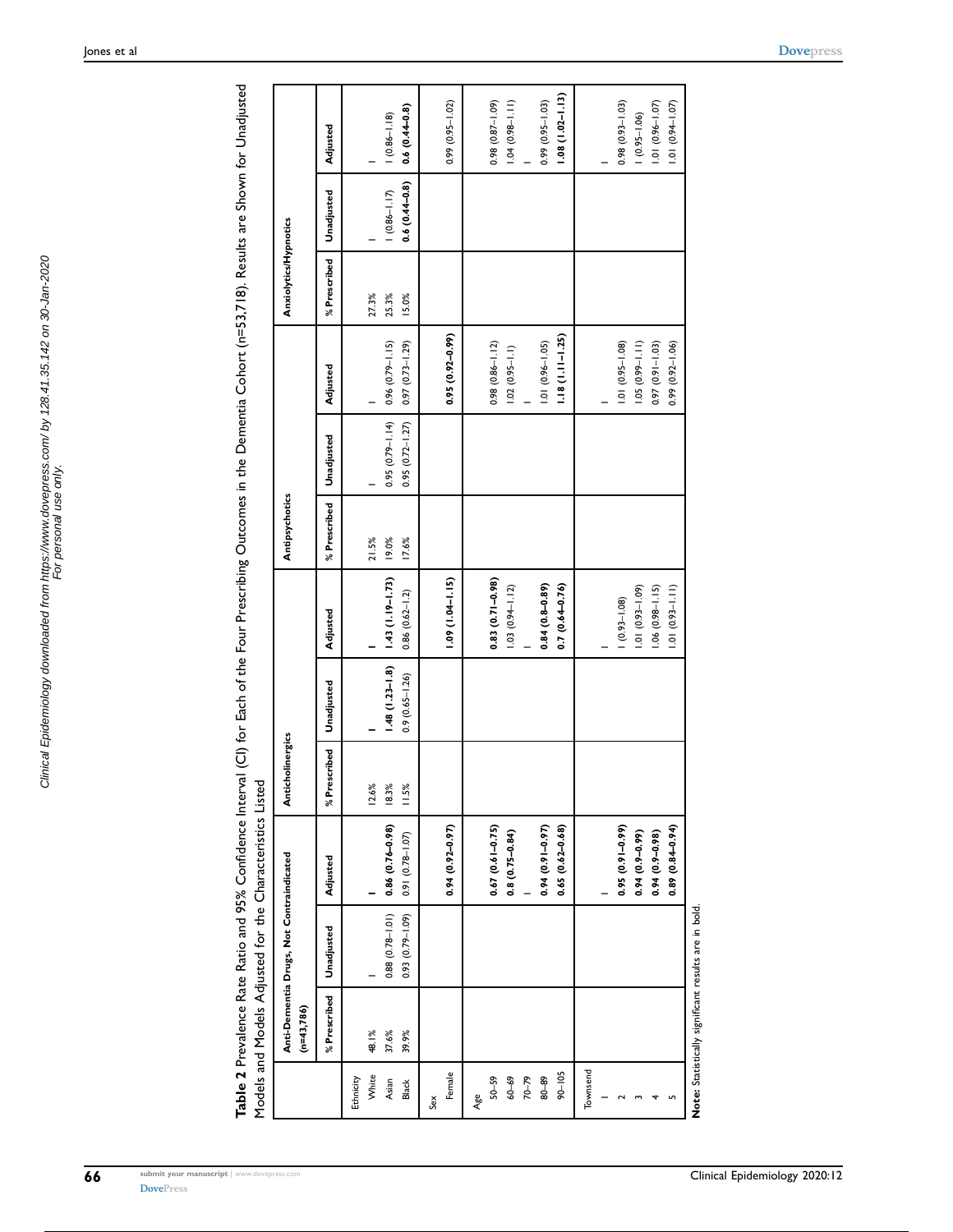|           |                                | Anti-Dementia Drugs (N=22,435)                   |             | Antipsychotics (N=11,481)             |                                                  |                 | Anxiolytics/Hypnotics (N=14,577)      |                                                  |                 |
|-----------|--------------------------------|--------------------------------------------------|-------------|---------------------------------------|--------------------------------------------------|-----------------|---------------------------------------|--------------------------------------------------|-----------------|
|           | <b>Ethnicity</b><br>Prevalence | Days on<br>Prescription<br>per Year<br>Follow-Up | 95% CI      | <b>Ethnicity</b><br><b>Prevalence</b> | Days on<br>Prescription<br>per Year<br>Follow-Up | 95% CI          | <b>Ethnicity</b><br><b>Prevalence</b> | Days on<br>Prescription<br>per Year<br>Follow-Up | 95% CI          |
| Ethnicity |                                |                                                  |             |                                       |                                                  |                 |                                       |                                                  |                 |
| White     | 97.3%                          | 273.3                                            | 272.7-273.8 | 97.1%                                 | 173.8                                            | $172.2 - 175.3$ | 97.3%                                 | 158.9                                            | $157.5 - 160.3$ |
| Asian     | 1.7%                           | 258.2                                            | 255.4-260.4 | 1.9%                                  | 190.8                                            | $179.6 - 199.1$ | 2.1%                                  | 147.6                                            | $137.3 - 155.4$ |
| Black     | 1.0%                           | 272.6                                            | 267.3-276.7 | 1.0%                                  | 200.7                                            | $191.1 - 206.5$ | 0.6%                                  | 165.8                                            | $147.3 - 176.8$ |

<span id="page-6-0"></span>Table 3 The Proportion and 95% Confidence Intervals (CI) of Time Spent on a Prescription in a Given Drug Category, in Days (Proportion of Time Multiplied by 365), Over the Time Under Follow-Up, in Years, for Each Ethnicity in the Dementia Cohort

them for a similar duration of time to those from White ethnic groups. People with dementia from White ethnic groups were prescribed less antipsychotic treatment, compared to Black and Asian ethnic groups. In the older (aged 50+) population without a dementia diagnosis, people from minority ethnic groups received fewer prescriptions for the medications studied, compared with the White majority population.

Our finding that Asian people living with dementia received less potentially beneficial symptomatic treatments concords with international studies that have found racial disparities in dementia prescribing. These include a large USA study, in which people from Black and Hispanic ethnic groups were more likely to discontinue antidementia medication, relative to people from White ethnic groups.[9](#page-9-8) In a large Australian care homes study, antidementia medication was initiated earlier in residents who spoke English as a first language. $8$  There are international variations in subsidisation of anti-dementia medications. Few of the people in our dementia cohort would have paid for prescriptions (people aged 60 or over and many below this age experiencing physical health or financial problems are exempt from prescription charges), so medication costs are unlikely to explain the inequalities we found, although the greater socioeconomic disadvantages experienced by minority ethnic groups in the UK may have influenced decisions not to attend appointments where prescribing takes place. In previous qualitative studies, South Asian people living in England have reported barriers to seeking a dementia diagnosis and treatment including: conceptualising dementia as normal ageing or arising from spiritual, psychological, physical or social causes rather than illness; not seeking help because caring for older people was considered a personal or family responsibility, shame and stigma, or a belief that nothing could help; and negative experiences of health <span id="page-6-2"></span><span id="page-6-1"></span>services. $28,29$  $28,29$  Increasing access to UK memory services may be increasing dementia diagnoses rates for minority ethnic groups, as one study showed in London.<sup>[30](#page-10-0)</sup> However, referral to a memory service does not necessarily result in appropriate treatment, and services nationally may differ from London, the UK's most ethnically diverse city. There was also a non-significant trend towards people from Black ethnic groups receiving fewer anti-dementia medications, which may reflect a significant difference that our study lacked power to detect. Alternatively, perhaps while Black people face barriers accessing timely diagnosis, but fewer barriers to receiving good quality postdiagnostic treatment compared to those from Asian groups, for example, fewer linguistic barriers as most are first language English speakers in the UK.

<span id="page-6-3"></span>The greater likelihood of people from Asian ethnic groups being prescribed drugs with anticholinergic burden (most commonly risperidone, furosemide, and atenolol) is striking, because among without dementia, people from Asian groups were less likely to be prescribed all the drug classes investigated. These findings may relate to a greater physical or mental health burden in Asian people diagnosed with dementia, who are more frequently diag-nosed later when they are mental and physical frail.<sup>[7](#page-9-6),[31](#page-10-1)</sup> The relatively higher Prescribing Index score in Asian compared with White ethnic groups [\(Table 1](#page-3-0)) would support this, though we do not know dementia severity in this study. Furosemide and atenolol were among the most commonly prescribed drugs with cholinergic burden, so perhaps greater vascular comorbidity in the Asian group explains their higher rates of anticholinergic drug prescriptions.

The greater duration of antipsychotic prescribing in Black and Asian people with dementia compared with White ethnic groups could indicate a care inequality. This contrasts with a much lower rate, though not duration, of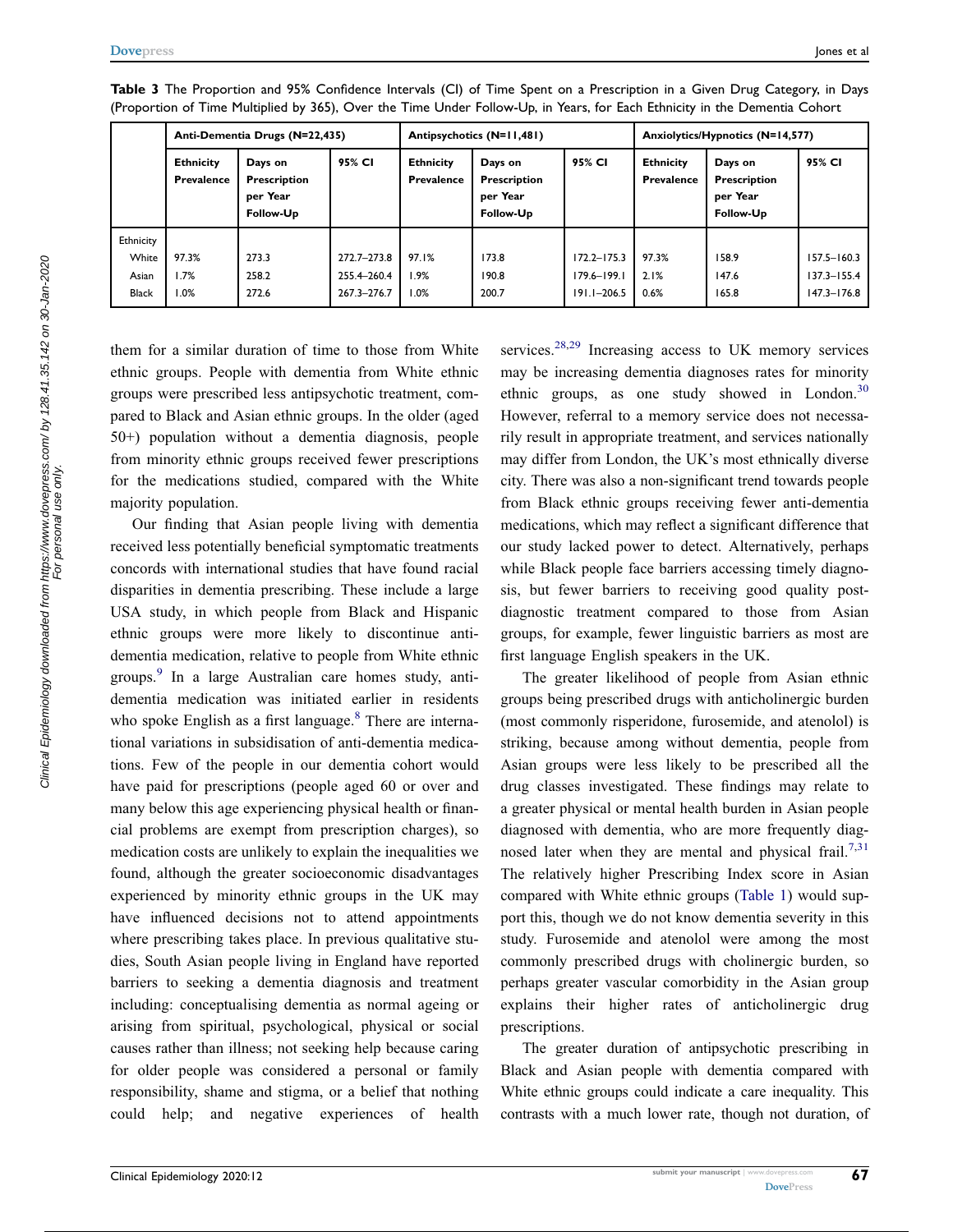|                                | <b>Anticholinergics</b> | <b>Antipsychotics</b> | <b>Anxiolytics/Hypnotics</b> |
|--------------------------------|-------------------------|-----------------------|------------------------------|
| Ethnicity (reference is White) |                         |                       |                              |
| Asian                          | $0.91(0.88 - 0.95)$     | $0.84(0.78-0.91)$     | $0.85(0.81 - 0.88)$          |
| <b>Black</b>                   | $0.7(0.65 - 0.75)$      | $0.81(0.72 - 0.91)$   | $0.62(0.58 - 0.67)$          |
| Sex                            |                         |                       |                              |
| Female                         | $1.73$ (1.72–1.75)      | $1.13(1.11 - 1.16)$   | $1.52$ (1.5-1.53)            |
| Age                            |                         |                       |                              |
| $50 - 59$                      | $0.67(0.66 - 0.67)$     | $0.96(0.93 - 0.99)$   | $0.87(0.86 - 0.88)$          |
| $60 - 69$                      | $0.81(0.8-0.83)$        | $0.84(0.81 - 0.87)$   | $0.85(0.84 - 0.87)$          |
| $70 - 79$                      |                         |                       |                              |
| $80 - 89$                      | $1.11(1.09 - 1.13)$     | $1.61(1.55 - 1.67)$   | $1.14(1.12 - 1.16)$          |
| $90 - 105$                     | $1.15(1.11 - 1.19)$     | $3.66(3.46 - 3.86)$   | $1.52$ (1.47-1.57)           |
| Townsend                       |                         |                       |                              |
|                                |                         |                       |                              |
| $\overline{2}$                 | $1.08(1.06 - 1.09)$     | $1.21(1.16-1.25)$     | $1.06(1.04-1.07)$            |
| 3                              | $1.22(1.2-1.24)$        | $1.48(1.42 - 1.53)$   | $1.15(1.13 - 1.16)$          |
| 4                              | $1.44$ (1.41–1.46)      | $1.94(1.87-2.01)$     | $1.28(1.26 - 1.3)$           |
| 5                              | $1.68(1.65 - 1.71)$     | $2.6(2.5-2.71)$       | $1.48$ (1.45-1.51)           |

<span id="page-7-0"></span>Table 4 Prevalence Rate Ratio and 95% Confidence Interval (CI) for the Non-Dementia Cohort Prescribing Outcomes (n=1,648,889). Results are for Models Adjusted for Sex, Age Category, and Townsend Score

Note: Statistically significant results are in bold.

<span id="page-7-2"></span>anxiolytic/hypnotic prescribing in the Black population with dementia compared to the White population. Both antipsychotic and anxiolytic/hypnotic drugs are associated with harms. In dementia, antipsychotic medications are more likely to be prescribed for psychosis/agitation, and anxiolytic/hypnotic drugs for agitation/anxiety, with considerable overlap in their usages. $32$  Perhaps Black people are preferentially prescribed antipsychotics over anxiolytics/hypnotics. The lack of precision in our estimate of anxiolytic/ hypnotic prescribing duration in the Black group limits conclusions. We do not know whether the increase in antipsychotic prescribing duration in Black and Asian people with dementia is related to clinically important risks, but we think it merits further explanation and communication of this potential inequality to clinical services. The mean duration of prescribing we found in all ethnic groups exceeded the recommended treatment duration of BPSD (Behavioural and Psychological Symptoms of Dementia) of 6 weeks. A recent Australian care home study similarly indicated that antipsychotics are systematically over-prescribed.<sup>33</sup> We did not adjust for or exclude people with serious mental illness, but the rates of antipsychotic prescribing were not higher in Black older people without dementia, suggesting that, as reported in other studies, most antipsychotics prescribed to people with dementia are for behavioural and psychological symptoms of dementia[.32](#page-10-2)

We have previously reported that while men with dementia are more likely to be initiated on a psychotropic medication than women with dementia, women took psychotropic medication for longer. We concluded that there may be a gender inequality in the frequency of review of these medications[.17](#page-9-16) Perhaps people from Black and Asian ethnic groups are less likely to have their antipsychotic medication reviewed and reduced, even though we have reported elsewhere that Asian people with dementia were as likely as White people with dementia to consult primary care at least once per year, when a medication review could take place (Bhanu C, Jones M, Walters K, Petersen I, Cooper C. Personal communication, July, 2019).

<span id="page-7-3"></span><span id="page-7-1"></span>Older people without dementia from Asian and Black groups received fewer psychotropic prescriptions compared to individuals from White ethnic backgrounds. This probably reflects differences in how primary care is accessed between ethnic groups. Most mental disorders are more prevalent in minority ethnic groups compared with the White majority population, probably reflecting greater socioeconomic disadvantage and other risk factors for mental disorder.<sup>[34](#page-10-4)</sup> In the English Adult Psychiatric Morbidity Survey, people from minority ethnic groups with common mental disorders were less likely to receive treatments for these disorders, after controlling for level of needs.[34](#page-10-4)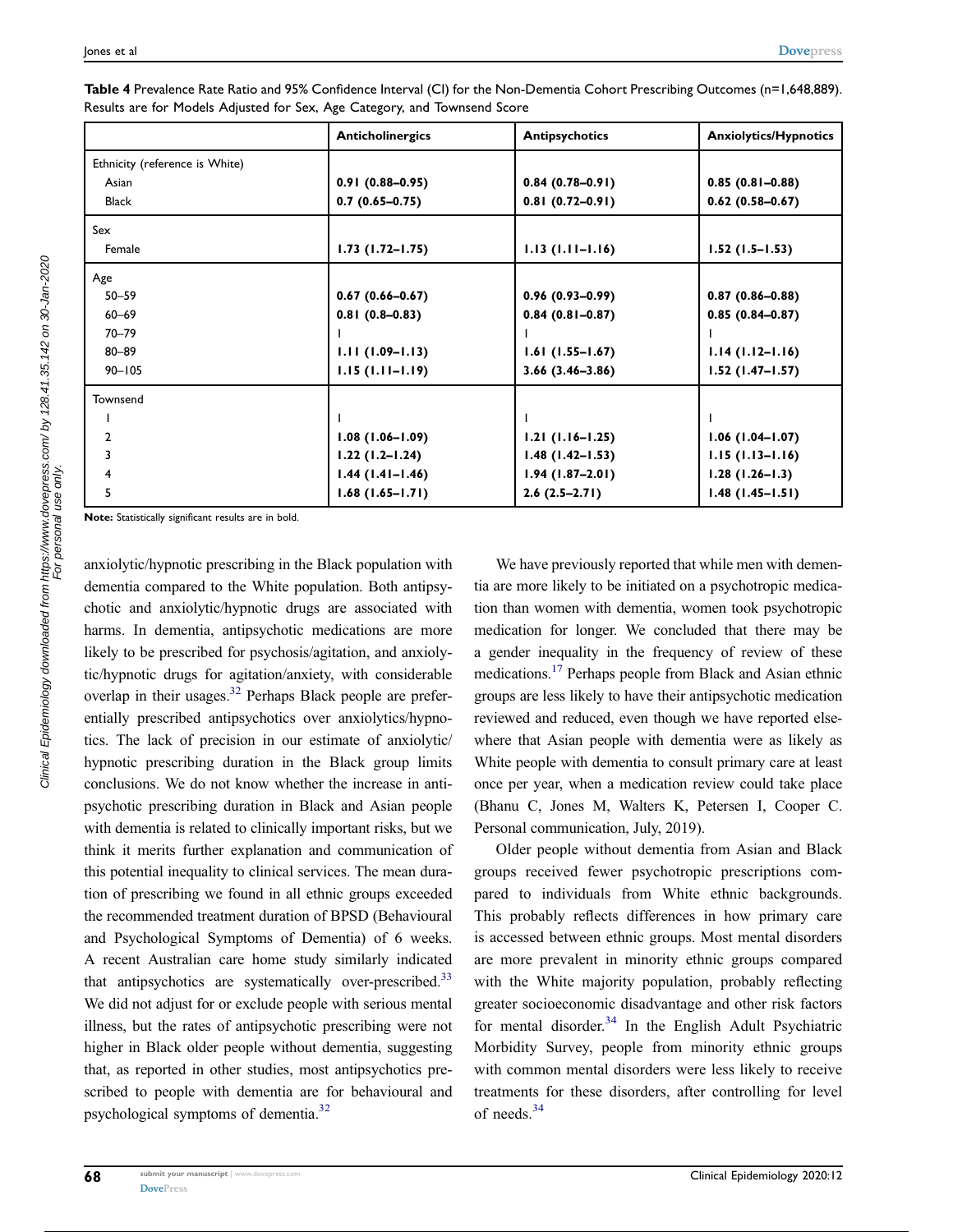The THIN primary care database comprises around 6% of the UK population, and is broadly representative in terms of demographic and health variables, although patients included in THIN are more likely to live in affluent areas compared with the general population.<sup>[13](#page-9-12)</sup> While we think therefore that our sample are broadly representative of people who have a dementia diagnosis, people from Black ethnic groups are less likely to receive a dementia diagnosis.<sup>3</sup> Together with our previous paper, our work has identified two barriers to receipt of good quality dementia care: a lesser likelihood of receiving a diagnosis, and of receiving symptomatic treatment if diagnosed. People from Black and Asian groups were less likely to have their ethnicity recorded in THIN than the White majority population, and while we imputed ethnicity, this is a limitation. We reported findings from our multiple imputation analysis as primary results because they included a greater proportion of the cohort and increased precision of results (sample size was increased from 26,394 in a complete case analysis to 53,718 in the multiple imputation analysis of the dementia cohort; the non-dementia cohort similarly increased from 882,993 to 1,648,889). Findings from complete case and multiple imputation analyses were very similar. The only difference was that patients without dementia from Black ethnic backgrounds were less likely to receive antipsychotic prescriptions than patients from the White ethnic group according to the multiple imputation, but not complete case analysis. The high proportion of missing ethnicity data is nonetheless a limitation.

Our primary exposure was self-reported ethnic group. We reported ethnicity as Black, Asian, White, or Mixed/Other because data at more detailed levels were less well recorded. Ethnicity is a complex construct and ideas about how it should be defined have evolved over the past decades. Ethnic groups are considered to be those sharing a common ancestry, culture, historical memories, attachment to a homeland and feeling of solidarity with one another. There is wide variation within minority ethnic groups in country of origin, language, religion, socio-economic power, and experiences, but there is also enough shared culture with regards to family structures, identity and health beliefs to make ethnicity a relevant factor with respect to health behaviours.<sup>29</sup> We report prescriptions issued, but do not know whether they were dispensed or taken. Our analyses may have been confounded by unmeasured variables, in particular, the illnesses treated by the drugs prescribed. This applies especially to our analyses of drugs with cholinergic burden, as we did not measure vascular comorbidity directly or control for comorbidity in analyses.

<span id="page-8-0"></span>We excluded people with dementia subtype diagnoses for which anti-dementia drugs are contra-indicated (vascular and frontotemporal dementias) but included those with an unspecified dementia subtype in our main analyses. Dementia subtype may be recorded as unspecified because a patient does not want or is unable to attend further investigation, or because subtype is known but not recorded. Though dementia with unspecified subtype is not a more common diagnosis in Black and Asian, compared with White groups, it is possible that due to greater prevalence of cardiovascular illnesses in minority ethnic populations,[27](#page-9-28) relatively more Black and Asian people with unspecified dementia subtype had vascular dementia. However, if anti-dementia drugs were not being prescribed for this reason, best practice would be to record this in the patient's records. If Asian people are more likely not to be prescribed anti-dementia medication because the clinician considers vascular dementia is likely but does not record it, this could indicate an inequality in recording and transparency of decision-making, which is also likely to represent an inequality in care quality.

#### Conclusion

Compared to people from White and Black ethnic backgrounds, people with dementia from Asian backgrounds had a lower likelihood of receiving anti-dementia drugs (symptomatic treatments) where indicated. This adds to the international literature showing that minority ethnic groups consistently receive these treatments less. We do not know whether the increased duration of antipsychotic prescribing in Black and Asian ethnic groups is sufficient to cause harm, but it is concerning and reflects other large studies in the developed world. Campaigns such as Choosing Wisely to reduce antipsychotic prescribing in dementia are not being implemented sufficiently in any ethnic group and there may be ethnic disparities in how they benefit the population. Research is needed to explore how care pathways differ between ethnic groups, and where future campaigns to reduce inequalities should be focused.

#### Abbreviations

THIN, The Health Improvement Network; UK, United Kingdom.

#### Data Sharing Statement

Authors that signed a data usage agreement for the dataset had access to the data for this study and have on-going access. The dataset consists of pseudonymized primary care records that are only accessible via passwordprotected systems to authorized users.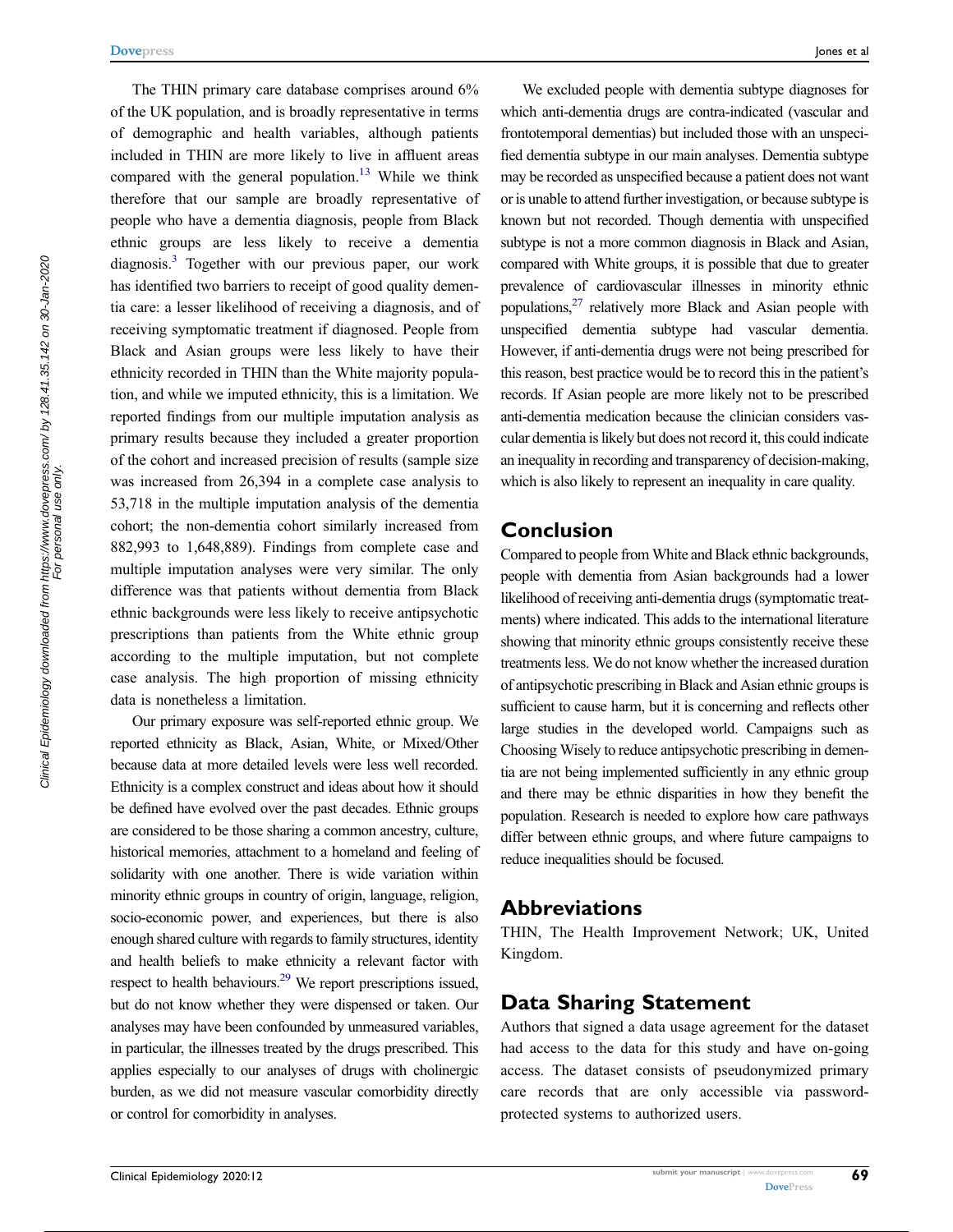# Acknowledgment

We would like to thank our lay advisors.

# Author Contributions

All authors made substantial contributions to conception and design, acquisition of data, or analysis and interpretation of data; took part in drafting the article or revising it critically for important intellectual content; gave final approval of the version to be published; and agree to be accountable for all aspects of the work.

# Funding

This work was funded by The Dunhill Medical Trust (grant number R530/1116).

# **Disclosure**

Mary Elizabeth Jones reports grants from Dunhill Medical Trust, during the conduct of the study; and has been offered and accepted a position at GlaxoSmithKline, a pharmaceutical company, taken up after this paper's submission. The company does not manufacture drugs addressed in this submitted work. The authors report no other conflicts of interest in this work.

# **References**

- <span id="page-9-0"></span>1. Prince M, Bryce R, Albanese E, Wimo A, Ribeiro W, Ferri C. The global prevalence of dementia: a systematic review and metaanalysis. Alzheimer's Dement J Alzheimer's Assoc. [2013;](#page-0-4)9(1):63–75. (). doi:[10.](https://doi.org/10.1016/j.jalz.2012.11.007) [1016/j.jalz.2012.11.007](https://doi.org/10.1016/j.jalz.2012.11.007)
- <span id="page-9-1"></span>2. House of Commons All-Party Parliamentary Group on Dementia. Dementia Does Not Discriminate. London; [2013](#page-0-5). Available from: [https://www.alzheimers.org.uk/sites/default/](https://www.alzheimers.org.uk/sites/default/files/migrate/downloads/appg_2013_bame_report.pdf)files/migrate/downloads/ [appg\\_2013\\_bame\\_report.pdf](https://www.alzheimers.org.uk/sites/default/files/migrate/downloads/appg_2013_bame_report.pdf). Accessed January 05, 2020.
- <span id="page-9-2"></span>3. Pham T, Petersen I, Walters K, et al. Trends in dementia diagnosis rates in UK ethnic groups: analysis of UK primary care data. Clin Epidemiol. [2018](#page-0-5);10:949–960. doi:[10.2147/CLEP.S152647](https://doi.org/10.2147/CLEP.S152647)
- <span id="page-9-3"></span>4. Prince M, Knapp M, Guerchet M, et al. Dementia UK, 2nded. King's College London, London; [2014](#page-1-0)
- <span id="page-9-4"></span>5. Cooper C, Bebbington P, McManus S, et al. The treatment of common mental disorders across age groups: results from the 2007 adult psychiatric morbidity survey. J Affect Disord. [2010;](#page-1-1)127(1–3):96–101. doi:[10.1016/j.jad.2010.04.020](https://doi.org/10.1016/j.jad.2010.04.020)
- <span id="page-9-5"></span>6. Cooper C, Spiers N, Livingston G, et al. Ethnic inequalities in the use of health services for common mental disorders in England. Soc Psychiatry Psychiatr Epidemiol. [2013](#page-1-1);48(5):685–692. doi:[10.1007/](https://doi.org/10.1007/s00127-012-0565-y) [s00127-012-0565-y](https://doi.org/10.1007/s00127-012-0565-y)
- <span id="page-9-6"></span>7. Cooper C, Tandy A, Balamurali T, Livingston G. A systematic review and meta-analysis of ethnic differences in use of dementia treatment, care, and research. Am J Geriatr Psychiatry. [2010;](#page-1-2)18(3):193–203. doi:[10.1097/JGP.0b013e3181bf9caf](https://doi.org/10.1097/JGP.0b013e3181bf9caf)
- <span id="page-9-7"></span>8. Lind KE, Gray LC, Raban MZ, Georgiou A, Westbrook JI. Antidementia medication use by aged care facility residents with dementia. Int J Geriatr Psychiatry. [2019](#page-1-3);34(7):1029–1040. doi:[10.10](https://doi.org/10.1002/(ISSN)1099-1166) [02/\(ISSN\)1099-1166](https://doi.org/10.1002/(ISSN)1099-1166)
- <span id="page-9-8"></span>9. Thorpe CT, Fowler NR, Harrigan K, et al. Racial and ethnic differences in initiation and discontinuation of antidementia drugs by medicare beneficiaries. J Am Geriatr Soc. [2016;](#page-1-3)64(9):1806–1814. doi:[10.1111/jgs.14403](https://doi.org/10.1111/jgs.14403)
- <span id="page-9-9"></span>10. Banerjee S. The Use of Antipsychotic Medication for People with Dementia: Time for Action. London; English Department of Health [2009.](#page-1-4) Available from: [https://www.jcpmh.info/wp-content/uploads/](https://www.jcpmh.info/wp-content/uploads/time-for-action.pdf) [time-for-action.pdf](https://www.jcpmh.info/wp-content/uploads/time-for-action.pdf). Accessed Janaury 05, 2020.
- <span id="page-9-10"></span>11. Sura S, Carnahan R, Chen H, Aparasu R. Anticholinergic drugs and health-related quality of life in older adults with dementia. J Am Pharm Assoc. [2015](#page-1-5);55(3):282–287. doi:[10.1331/JAPhA.2015.14068](https://doi.org/10.1331/JAPhA.2015.14068)
- <span id="page-9-11"></span>12. Vance J. AMDA-choosing wisely. J Am Med Dir Assoc. [2013](#page-1-6);14 (9):639–641. doi:[10.1016/j.jamda.2013.07.004](https://doi.org/10.1016/j.jamda.2013.07.004)
- <span id="page-9-12"></span>13. Blak B, Thompson M, Dattani H, Bourke A. Generalisability of The Health Improvement Network (THIN) database: demographics, chronic disease prevalence and mortality rates. Inform Prim Care. [2011](#page-1-7);9(4):251–255.
- <span id="page-9-13"></span>14. Booth N. What are the read codes? Health Libr Rev. [1994](#page-1-8);11:177–182. doi:[10.1046/j.1365-2532.1994.1130177.x](https://doi.org/10.1046/j.1365-2532.1994.1130177.x)
- <span id="page-9-14"></span>15. The Kings Fund. General Practice in England: An Overview. London: The Kings Fund; [2009](#page-1-9).
- <span id="page-9-15"></span>16. Townsend P, Phillimore P, Beattie A. Health and Deprivation: Inequality and the North. London: Croom Helm Ltd; [1987.](#page-1-10)
- <span id="page-9-16"></span>17. Cooper C, Lodwick R, Walters K, et al. Inequalities in receipt of mental and physical healthcare in people with dementia in the UK. Age Ageing. [2016;](#page-1-11)46(3):393–400.
- <span id="page-9-17"></span>18. Maguire A, Blak B, Thompson M. The importance of defining periods of complete mortality reporting for research using automated data from primary care. Pharmacoepidemiol Drug Saf. [2009](#page-1-12);18 (1):76–83. doi:[10.1002/pds.v18:1](https://doi.org/10.1002/pds.v18:1)
- <span id="page-9-18"></span>19. Horsfall L, Walters K, Petersen I. Identifying periods of acceptable computer usage in primary care research databases. Pharmacoepidemiol Drug Saf. [2013](#page-1-12);22(1):64–69. doi:[10.1002/pds.v22.1](https://doi.org/10.1002/pds.v22.1)
- <span id="page-9-19"></span>20. Cai X, Campbell N, Khan B, Callahan C, Boustani M. Long-term anticholinergic use and the aging brain. Alzheimer's Dement. [2013](#page-2-0);9 (4):377–385. doi:[10.1016/j.jalz.2012.02.005](https://doi.org/10.1016/j.jalz.2012.02.005)
- <span id="page-9-20"></span>21. Brilleman S, Salisbury C. Comparing measures of multimorbidity to predict outcomes in primary care: a cross sectional study. Fam Pract. [2013](#page-2-1);30(2):172–178. doi:[10.1093/fampra/cms060](https://doi.org/10.1093/fampra/cms060)
- <span id="page-9-21"></span>22. Stovring H, Pottegard A, Hallas J. Determining prescription durations based on the parametric waiting time distribution. Pharmacoepidemiol Drug Saf. [2016;](#page-2-2)25(12):1451–1459. doi:[10.1002/pds.4114](https://doi.org/10.1002/pds.4114)
- <span id="page-9-22"></span>23. Sterne J, White I, Carlin J, et al. Multiple imputation for missing data in epidemiological and clinical research: potential and pitfalls. BMJ. [2009](#page-2-3);338:b2393. doi:[10.1136/bmj.b2393](https://doi.org/10.1136/bmj.b2393)
- <span id="page-9-23"></span>24. Rubin D. Inference and missing data. Biometrika. [1976;](#page-2-4)63:581–592. doi:[10.1093/biomet/63.3.581](https://doi.org/10.1093/biomet/63.3.581)
- <span id="page-9-24"></span>25. Rubin D. Multiple Imputation for Nonresponse in Surveys. John Wiley & Sons, Inc.; [1987](#page-2-5).
- <span id="page-9-25"></span>26. Barnard J, Rubin D. Small-sample degrees of freedom with multiple imputation. Biometrika. [1999](#page-2-5);86:948–955. doi:[10.1093/biomet/](https://doi.org/10.1093/biomet/86.4.948) [86.4.948](https://doi.org/10.1093/biomet/86.4.948)
- <span id="page-9-28"></span>27. Tillin T, Forouhi N, Jonston D, McKeigue P, Chaturvedi N, Godsland I. Metabolic syndrome and coronary heart disease in South Asians, African-Caribbeans and white Europeans: a UK population-based cross-sectional study. Diabetologia. [2005](#page-8-0);48 (4):649–656. doi:[10.1007/s00125-005-1689-3](https://doi.org/10.1007/s00125-005-1689-3)
- <span id="page-9-26"></span>28. Berwald S, Roche M, Adelman S, Mukadam N, Livingston G. Black African and Caribbean British communities' perceptions of memory problems: "We Don't Do Dementia.". PLoS One. [2016;](#page-6-1)11(4): e0151878. doi:[10.1371/journal.pone.0151878](https://doi.org/10.1371/journal.pone.0151878)
- <span id="page-9-27"></span>29. Mukadam N, Cooper C, Basit B, Livingston G. Why do ethnic elders present later to UK dementia services? A qualitative study. Int Psychogeriatrics. [2011](#page-6-1);23(07):1070–1077. doi:[10.1017/S104161](https://doi.org/10.1017/S1041610211000214) [0211000214](https://doi.org/10.1017/S1041610211000214)